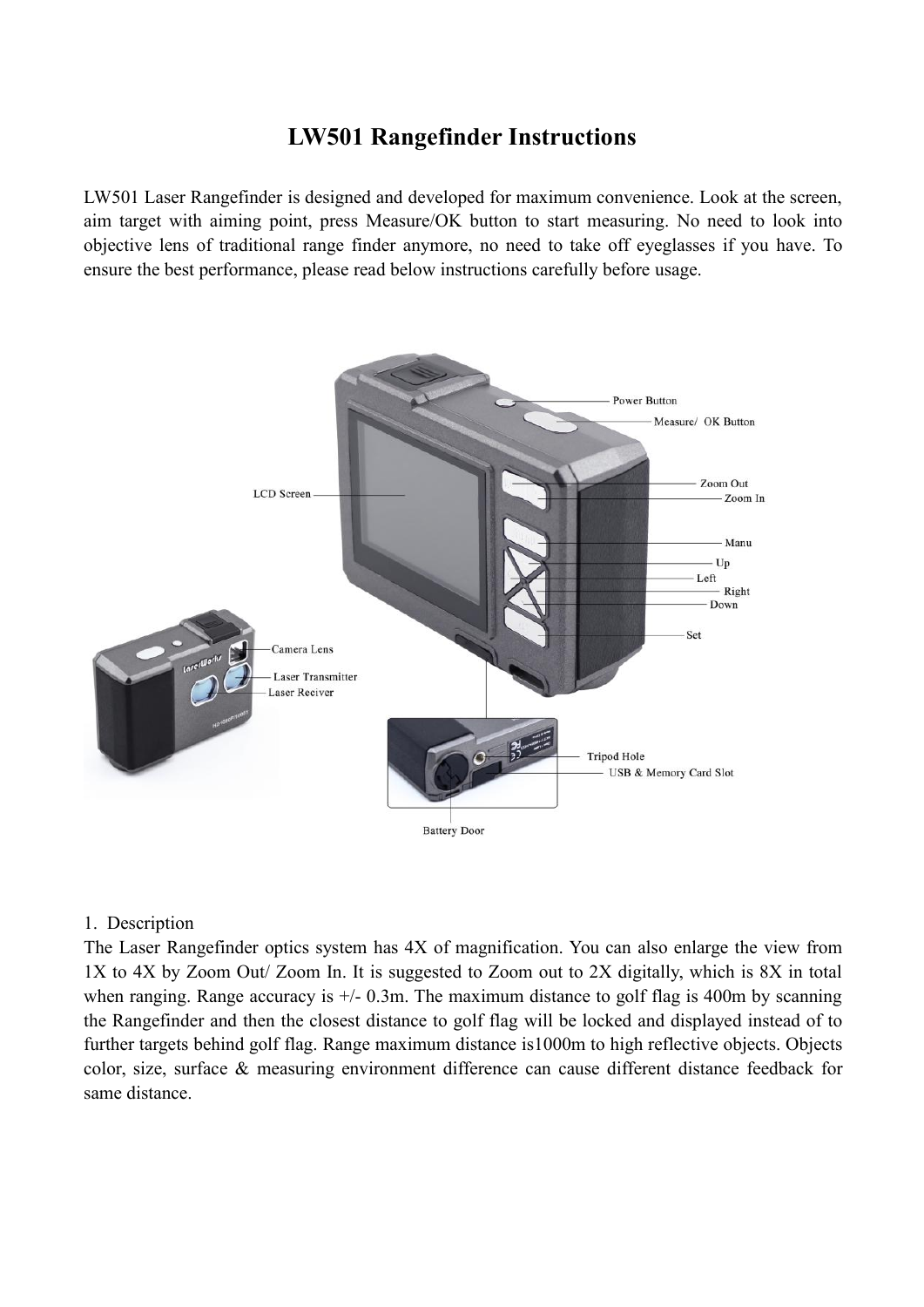### 2. Specifications:

| Optics magnification  | 4X                            |
|-----------------------|-------------------------------|
| Digital magnification | $1-4X$                        |
| Resolution            | 1080P-Full HD                 |
| LCD display           | 320*240                       |
| <b>Memory Card</b>    | Micro SD                      |
| Battery               | Lithium 16500 rechargeable    |
|                       | 1. ranging,                   |
| Modes                 | 2. recording with ranging,    |
|                       | 3. play back                  |
| Reticle setting       | 4 choices available           |
|                       | 1. standard ranging           |
|                       | 2. golf flag ranging          |
| Ranging function      | 3. vertical height measure    |
|                       | 4. golf slope                 |
|                       | 5. speed mode                 |
| Setting               | Auto Power Off,               |
|                       | Screen Protection,            |
|                       | Language,                     |
|                       | Measure Unit(Meter/Yard) etc. |

### 3. Battery installment & charging

Battery installment:

The package is included with one 16500 Lithium battery. Flip up the battery door and turn it counter clockwise to open it. Insert battery in according to polarity indicator inside the battery compartment & also on battery. Then put battery door back and tight it clockwise.(图片)

### Charging:

The Rangefinder is packed with a USB charging cable and Smart Charger. There are TWO ways to charge battery, charging the Rangefinder with battery directly via USB cable to Wall Charger, or charging battery via Smart Charger with USB cable to Wall Charger. The Wall Charger current has to be larger than 1A, or it will take longer time to charge full.  $(\mathbb{S} \nmid \cdot)$ 

When connecting the Rangefinder to Wall Charger, the LCD Screen will light up and have Work Mode and Charge Mode for your choice. Please use the Down Arrow and OK button to choose Charge Mode. Then the indicator light around USB port will be on. When fully charged(about 4 hours via 1A wall charger), the light will go off.

Please note: When charging, the Rangefinder will be powered off. Please don't turn the Rangefinder on again. Otherwise, you need to choose Charge Mode again.

When charging via Smart Charger, the LCD window will indicate battery charging status. When fully charged(about 2 hours via 1A wall charger), the window backlight will go off and the 4 bars in the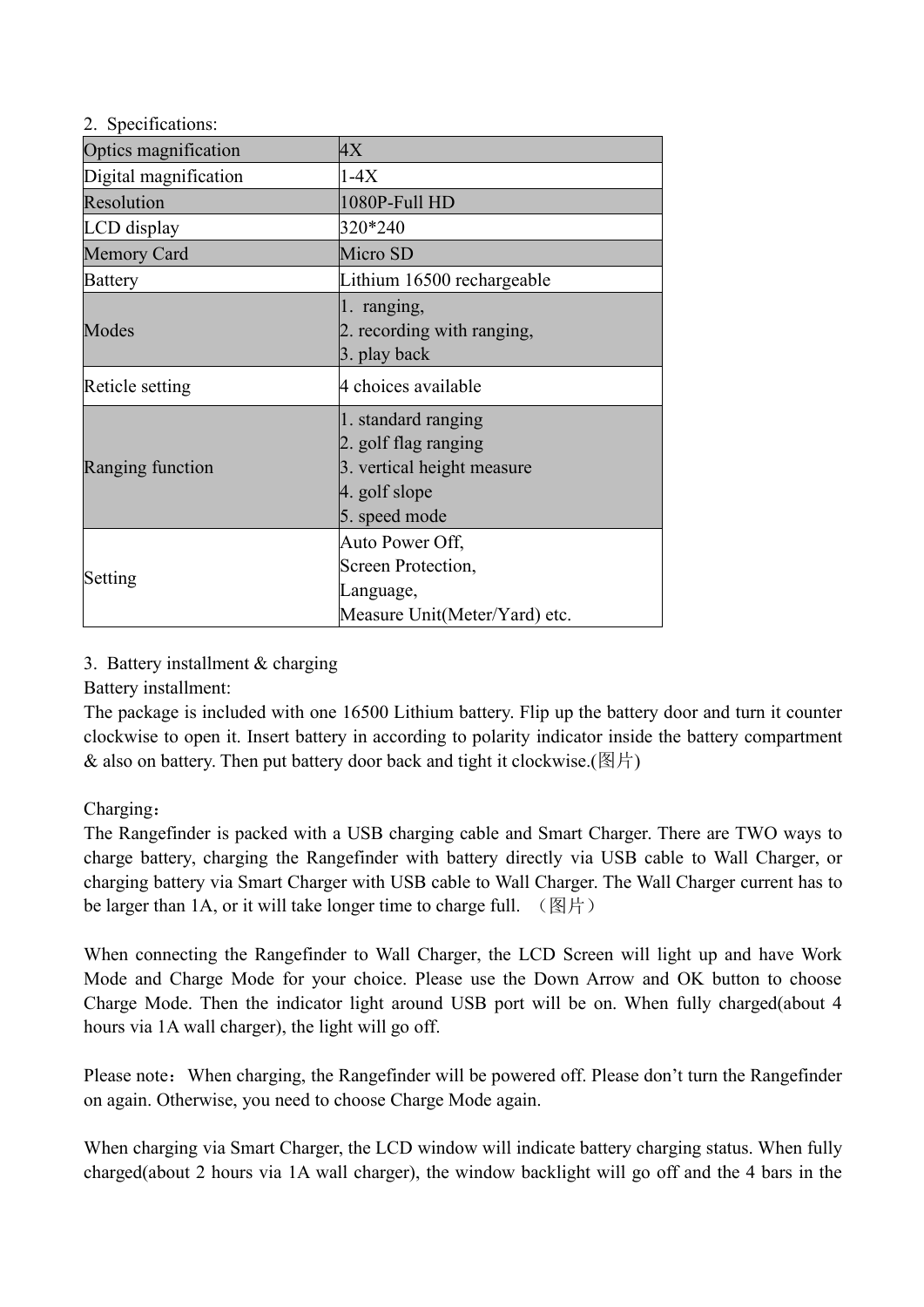battery icon will display.



### 4. Power ON/Off

To turn the Rangefinder on, press and hold power button until the LaserWorks appear on the LCD screen. To turn it off, also press and hold power button until the LaserWorks appear and disappear. If the Rangefinder doesn't turn on as expected, please check if battery has power and whether it is installed correctly.

### 5. SD card installment

The micro SD card comes along with the package. When the Rangefinder is powered off, open the SD card & USB port cover and insert the card in with chip facing up. There is only one way to insert SD card. Do not force the SD card in, otherwise it will cause damage to the Rangefinder and the card. Please note when the rangefinder is on, don't insert card. It will cause software damage to the Rangefinder as well.



**Tripod Hole** - USB & Memory Card Slot

### **Battery Door**

### 6. Parameter setting

When the Rangefinder is on, press SET button to go to Recording mode, then press MENU again to enter Setup & Video setting. Use to Down/Up arrow button to scroll Setup/Video items, Left/Right arrow button to choose Setup or Video. Use OK button to confirm choice.

| Setup        |                                                              |
|--------------|--------------------------------------------------------------|
| Date/Time    |                                                              |
|              | Auto Power Off $\left  \text{Off} / 3 / 5 / 10 \right $ mins |
|              | Screen Protection Off / 3 / 5 / 10 mins                      |
|              | English/French/Spanish/Portuguese/German/Italian             |
| Language     | Simplified Chinese/Chinese/Russian/Japanese                  |
| Frenquency   | 50 Hz / 60 Hz                                                |
| Measure unit | Meter/Yard                                                   |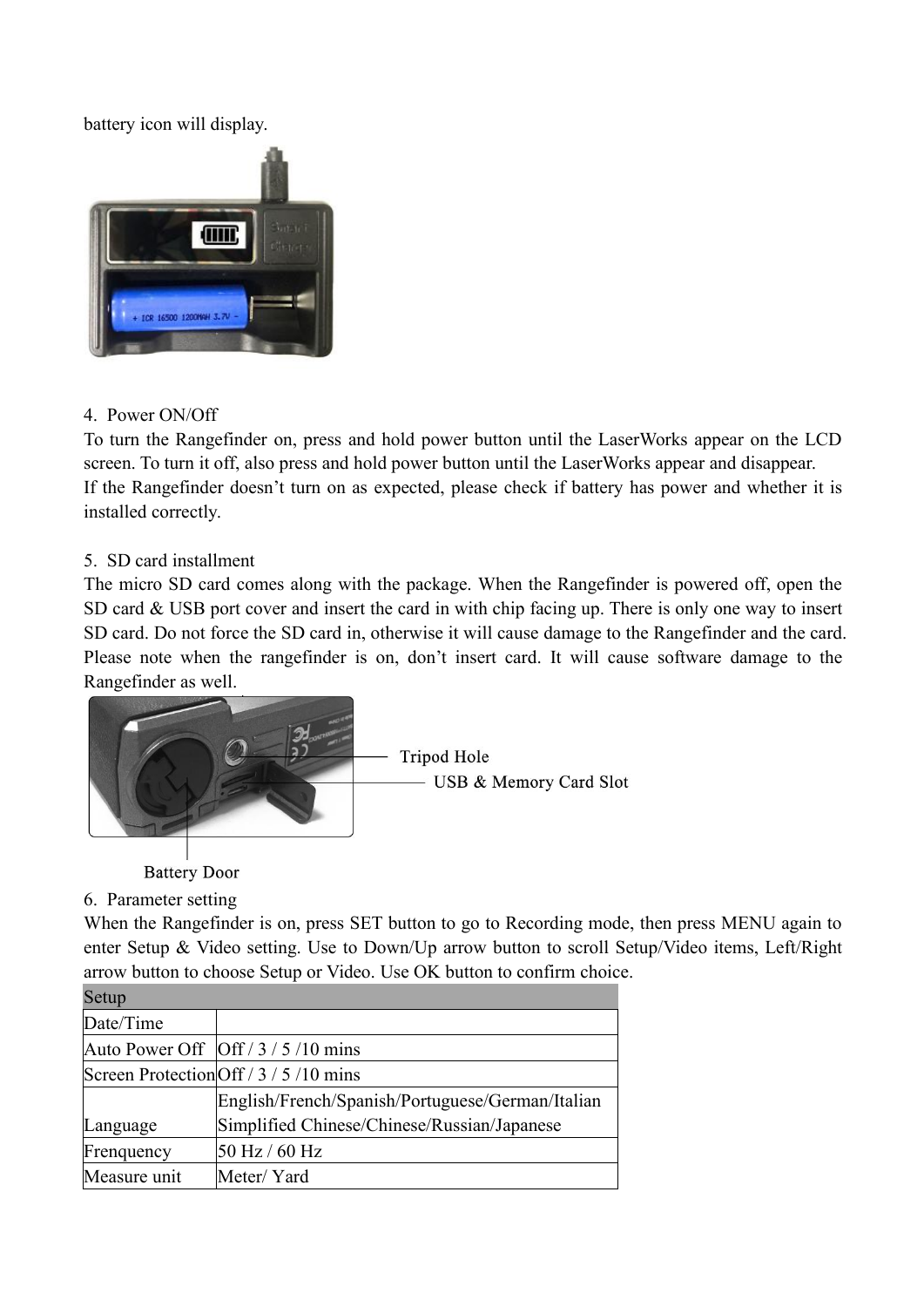| Fog Measure    | $\vert$ Off / On                               |  |
|----------------|------------------------------------------------|--|
| Format         | $(A)$ l data will be deleted) Cancel/ OK       |  |
| Deault Setting | (Return menu setting to defaults) Cancel/ $OK$ |  |
| Version        | V1.0                                           |  |
| Video          |                                                |  |
| Resolution     | 1080P/720P                                     |  |
| <b>HDR</b>     | $\bigcap \mathrm{ff}/\bigcap \mathrm{n}$       |  |

| ---                 | NU VII |
|---------------------|--------|
| Exposure            |        |
| Video Stamp Off/ On |        |

When at Video setting, press MENU button again to exist Setting.

7. Function

LW501 has functions of ranging, recording with ranging and video playback.

Please use the SET button to enter into the functions needed. Factory default setting is ranging functions.

## 7.1 Ranging

For 1<sup>st</sup> time power on, ranging function will be in Standard Ranging mode. For future usage, when powered on, the system will remain last time usage function and setting.

Ranging modes: Standard ranging, Golf flag lock, Vertical height measure, Golf slope compensation & Speed modes. Short press Right Arrow button to choose ranging modes.

### 7.1.1 ranging mode

Use the center aiming point to aim at targets, then press  $OK$  button and release to start measure and get distance feedback. Rangefinder keeps measuring when aiming point is flashing. Move Rangefinder across to different targets, relevant distance value will be readout on the screen. Press OK button again to stop measuring.



### 7.1.2 Golf flag lock

Use the center aiming point to aim at targets, then short press OK button to start measure and get distance feedback. Rangefinder keeps measuring when aiming point is flashing. Move Rangefinder around golf flag, then relevant distance value will be readout on the screen and vibrate to indicate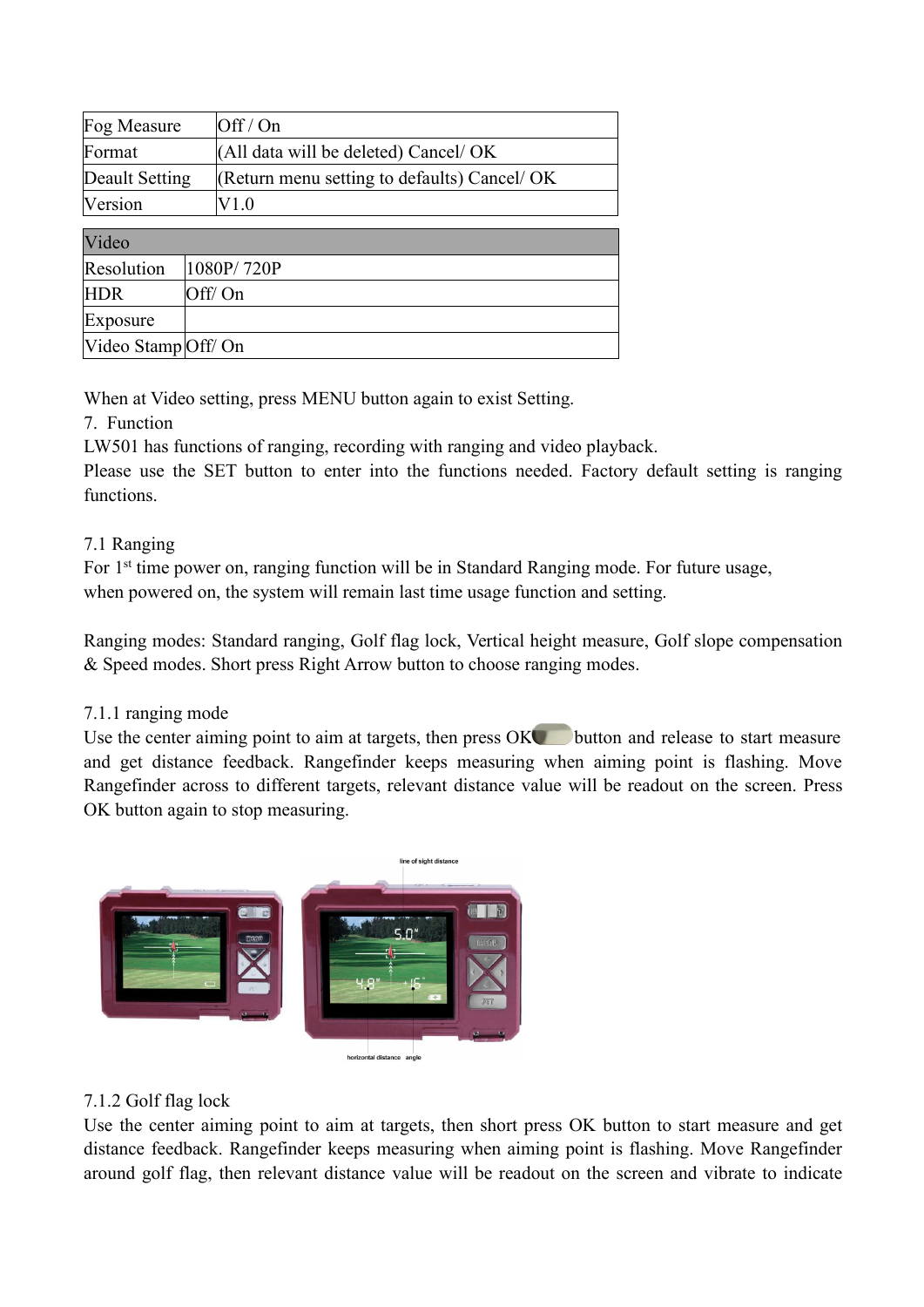distance to flag is locked. When move rangefinder closer, shorter distance will be displayed via front target priority technology. Press OK button again to stop measuring.



### 7.1.3 Vetical height measurement

Use the center aiming point to aim at the bottom/top of target, short press OK button to start then move the aiming point along to the top/bottom of target. The vertical height of target will be displayed. Short press OK button again to stop measuring.



### 7.1.4 Golf slope compensation

Use the center aiming point to aim target and short press OK button to start measuring. Use the center aiming point to aim at targets, then short press OK button to start measure and get distance feedback. Rangefinder keeps measuring when aiming point is flashing. Move Rangefinder around golf flag, then relevant distance value will be readout on the screen and vibrate to indicate distance to flag is locked. When move rangefinder closer, shorter distance will be displayed via front target priority technology. Press OK button again to stop measuring.